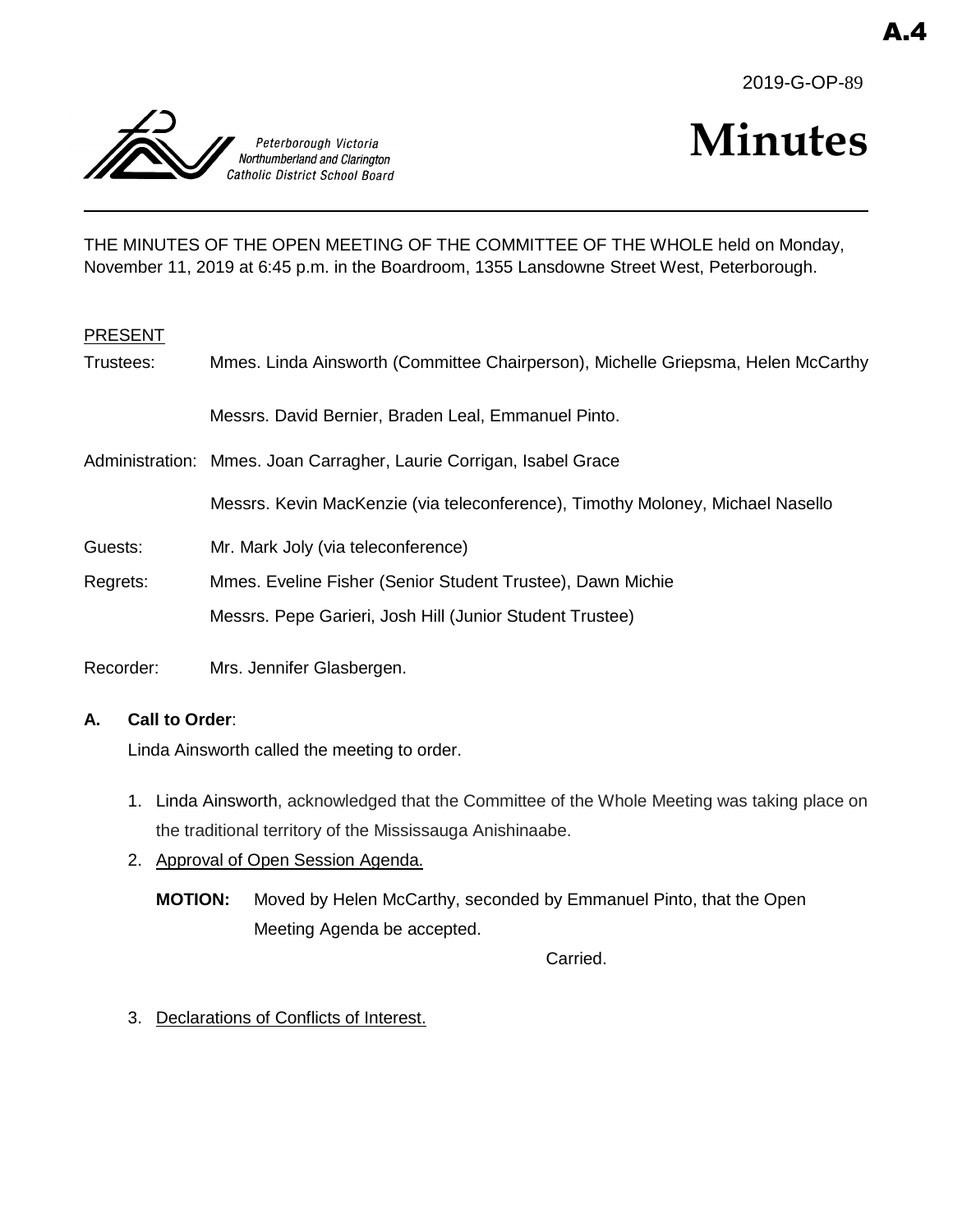# 4. Approval of the Minutes of the Committee of the Whole – Open Session held on September 9, 2019.

**MOTION:** Moved by Braden Leal, seconded by Emmanuel Pinto, that the Minutes of the Committee of the Whole – Open Session, held on September 9, 2019, be approved.

Carried.

# 5. Business Arising from the Minutes.

Michelle Griepsma, Trustee, asked that an update be given regarding the Access Copyright Litigation. Michael Nasello, Director of Education, provided the Trustees with an update and answered any questions they had.

# **B. Recommended Actions/Presentations:**

# 1. French Immersion Program – Holy Trinity CSS

Isabel Grace, Superintendent of Business and Finance, and Mark Joly, Principal at Holy Trinity CSS, spoke to the committee regarding establishing a French Immersion Program at Holy Trinity CSS. Isabel, Mark and Joan Carragher, Superintendent of Human Resources, answered any questions or concerns that arose.

**MOTION:** Moved by Helen McCarthy, seconded by David Bernier, that the Committee of the Whole recommends that the Board establish a French Immersion Program at Holy Trinity Catholic Secondary School for September 2020, beginning with Grade 9 and adding an additional grade in each successive year until full implementation is reached in September 2023.

# 2. Reciprocal Education Approach - Presentation

Isabel Grace, Superintendent of Business and Finance, gave a presentation on Reciprocal Education Approach. REA is a new approach that seeks to support First Nation students in achieving greater access to education. These amendments and regulatory changes came into effect on September 1, 2019. Isabel went into detail how the changes effect the School Board and answered any questions or concerns trustees had.